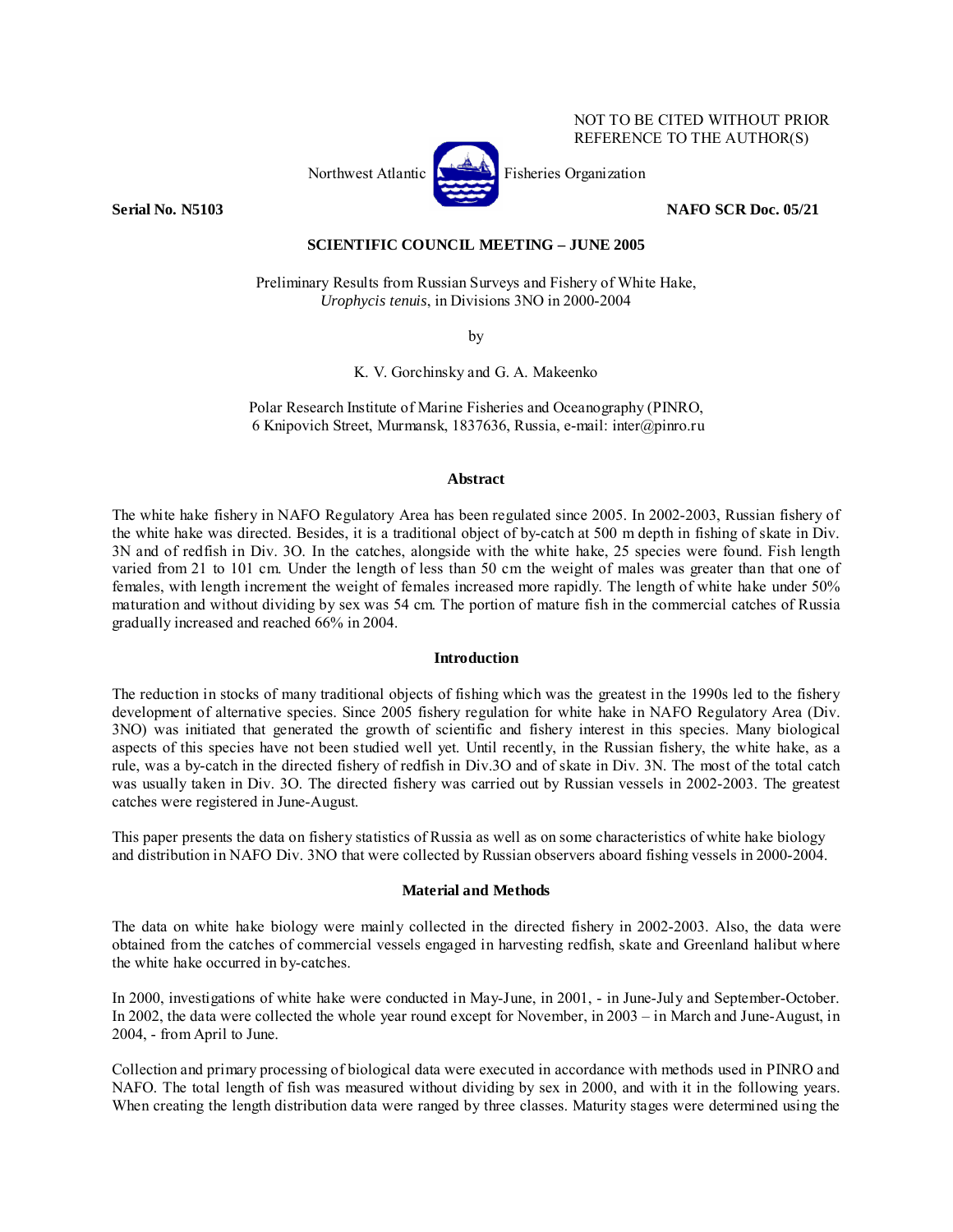6-point scale. The length under which 50% of individuals reached sexual maturity  $(L_{50})$ , was calculated by fit of the logistic curve using the ratio between the portion of mature fish (*P*) and length (*L*):

$$
P=1/(1+e^{-r(L-L_{50})}),
$$

where *r* is a constant.

The catches in which the white hake occurred were stratified by 100 m ranges. The portion of each species in catch was calculated in percents by weight.

#### **Results and Discussion**

The white hake *Urophycis tenuis* (Mitchill, 1815) is a demersal inhabitant of the upper continental shelf and occurs at 50-1 000 m depth (mainly 150-350 m depth) (Scott and Scott, 1988; Kulka and Mowbray, 1998). In NAFO Regulatory Area, the main aggregations are found in the southern Grand Bank and, especially, in its south-western slope.

In the early 1990s, the total catch of the white hake reached 2.5 x  $10<sup>3</sup>$  tons. In the following years, the catch decreased and in the period till 2002 it did not exceed  $0.3$ -0.7 x  $10<sup>3</sup>$  tons. The most significant rise of the white hake catch was recorded in 2002-2003 when it increased in, approximately, 10 times and reached  $7 \times 10^3$  tons. Fishery regulation of white hake from NAFO Regulatory Area began in 2005.

Fishing vessels of Russia were engaged in the directed fishery of white hake in 2002-2003 when the catch was estimated at 0.8-1.1 x 10<sup>3</sup> tons. In those years, the main contribution to the total catch was made by EU-Portugal and EU-Spain (Table 1).

Besides being the target of directed fishery, the white hake is an object of traditional by-catch at the depth of, primarily, to 500 m in the fishery of skates in Div. 3N and redfish in Div. 3O. According to the reports of observers, another 25 species were found in catches together with the white hake (Table 2). The species predominated in catches (to 76%) at the depth of 100-200 m. Exceeding allowable by-catch by not more than 9% was registered for such moratorium species as American plaice and cod within some depth ranges.

In June-July, the main catches of white hake were taken at the depths to 300 m. Since the fish were mainly distributed on the south-west slope of the Grand Bank, the largest catches – to 5 tons per a hauling hour – were registered in Div. 3O (Fig. 1).

Length composition of the white hake included fish as long as 21-101 cm (Fig. 2). In 2000-2004, the commercial catches, as a rule, consisted of fish 45-57 cm in length. In those years, the average length gradually increased from 46 cm in 2000 to 54-57 cm in 2004.

According to the data by Kulka and Mowbray (1998), in the catches of research vessels the white hake 12-120 cm in length occurred. Larger mature individuals concentrated at the large depths while immature fish were distributed in the shallow and closer to coast.

In the catches sex ratio was, approximately, the same. In 2000-2004, the white hake males first matured having the length of 38 cm. A complete maturation was under the length of about 65 cm, the mean length with 50% maturation equaled to 49 cm. Sexual maturation of females, as compared to males, was somewhat slower and started with the length of 40 cm. All the fish more than 70 cm in length were mature, 50% maturation was recorded when the length was 58 cm (Fig. 3). In general, *L50* was equal to 54 cm for both sexes of the white hake that agreed well with the calculations having been made by Canadian scientists before (Kulka *et al*., 2004).

The development of fishery in Div. 3NO was characterized by a gradual increase in the white hake length from 46 cm in 2000 to 56 cm in 2004. Accordingly, in those years, the portion of mature fish grew from 18 to 66% (Fig.4).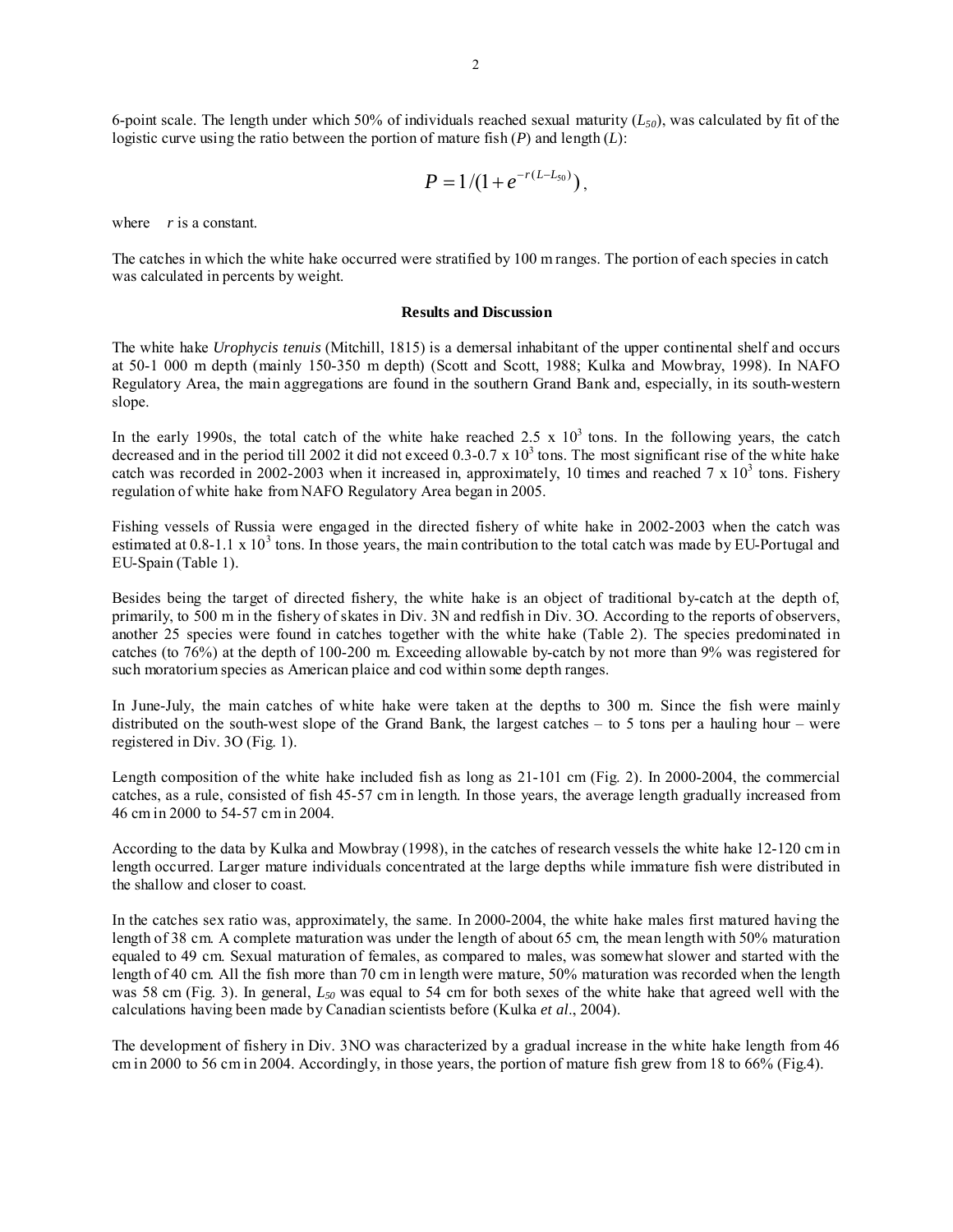To the length of 50 cm when the white hake reached, approximately, 935 g, male weight by length was larger as compared with that one of females. With further increase in length the rate of weight growth of females was greater and with 80 cm length the differences by weight reached, on the average, 1.5 kg (Fig.5).

#### **References**

KULKA, D. W., and F. K. MOWBRAY. 1998. The status of White Hake (*Urophycis tenuis*), a non-traditional species in NAFO Divisions 3L, 3N, 3O and Subdivision 3Ps. DFO Atl. Fish. Res. Doc. 98/132, 52 p.

KULKA, D. W., C. M. MIRI, and M. R. SIMPSON. 2004. White Hake (*Urophycis tenuis*), in NAFO Division 3L, 3N, 3O and Subdivision 3Ps. NAFO SC WP 04/17, 25 p.

SCOTT, W. B., and M. G. SCOTT. 1988. Atlantic Fishes of Canada. Can. Bull. Fish. Aquat. Sci. 219, p. 293-296.

| Country     | 2000     | 2001     | 2002     | 2003 | 2004     | Total |
|-------------|----------|----------|----------|------|----------|-------|
| Canada      | 414      | 511      | 1014     | 417  | $\theta$ | 2356  |
| EU-Portugal | $\theta$ | $\theta$ | 1674     | 4090 | $\theta$ | 5764  |
| EU-Spain    | 150      | 122      | 2677     | 1645 | $\theta$ | 4594  |
| Estonia     | 3        | $\theta$ | $\theta$ | 6    | $\theta$ | 9     |
| Russia      | 108      | 22       | 1074     | 803  | 82       | 2089  |
| Total       | 675      | 655      | 6439     | 6961 | 82       | 14812 |

TABLE 1. Catch of white hake in Div. 3NO (tons) in 2000-2004.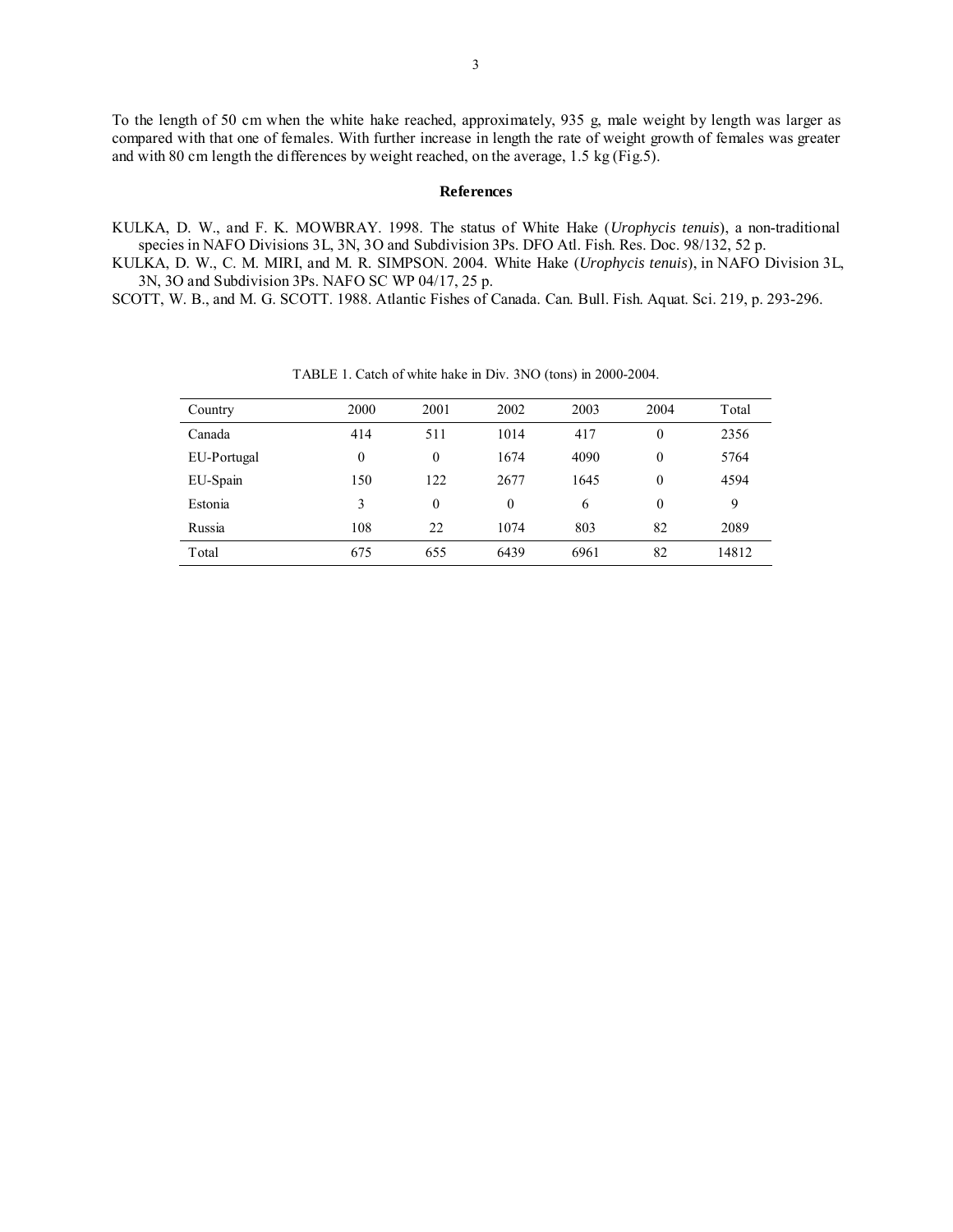TABLE 2. Composition of catch with white hake by 100m depth range (100%) Div. 3NO in 2000-2004.

| $N_2$<br>Common name |                                     | 2000                    |      |          |                                    | 2001    |     |               | 2002    |         |                 |     |                     |                    | 2003          |     |       |           |         |                    |           |          |                    | 2004          |         |       |                |               |                     |         |
|----------------------|-------------------------------------|-------------------------|------|----------|------------------------------------|---------|-----|---------------|---------|---------|-----------------|-----|---------------------|--------------------|---------------|-----|-------|-----------|---------|--------------------|-----------|----------|--------------------|---------------|---------|-------|----------------|---------------|---------------------|---------|
|                      | Scientific                          | $3N$<br>30 <sup>°</sup> |      |          | 3O                                 |         | 3N  |               | 3O      |         |                 |     | 3N                  |                    |               |     |       |           | 3O      |                    | 3N        | 30       |                    |               |         |       |                |               |                     |         |
|                      |                                     | name                    | $0-$ | $^{0-}$  | $101 -$                            | $201 -$ |     | $401 - 201 -$ | $301 -$ | $401 -$ |                 |     | $101 - 201 - 101 -$ | $201 - 301 - 401$  |               |     | $0-$  | $101 -$   | $201 -$ | $301 -$            | $401 -$   |          | $101 - 201 -$      | $301 -$       | $401 -$ | $0-$  | $101 -$        | $201 - 301 -$ |                     | $401 -$ |
|                      |                                     |                         | 100  | 100      | 200                                | 300     | 500 | 300           | 400     | 500     | 200             | 300 | 200                 | 300                | 400           | 500 | 100   | 200       | 300     | 400                | 500       | 200      | 300                | 400           | 500     | 100   | 200            | 300           | 400                 | 500     |
|                      | 1 White hake                        | U. tenuis               |      | $+$ 25.1 | 42.1 57.4                          |         | 1.0 | 2.4           | 1.0     | 1.1     | 0.6             | 1.7 | 36.9                | 42.0               | 4.3           | 1.7 | $+^*$ | 56.8 38.0 |         | 6.2                |           | 7.8 58.6 | 2.7                | 0.9           | 1.2     | $+$ * |                |               | 76.3 52.5 35.9 38.3 |         |
|                      | 2 Witch flounder                    | G. cynoglossus          | 2.7  | 1.0      | 1.6                                | 1.0     | 3.2 |               |         |         |                 |     | 4.5                 | 2.2                | 11            | 0.7 |       | 3.3       | 1.2     | 2.2                | 2.9       | 2.8      |                    |               |         |       | 2.2            | 3.0           | 4.2                 | 3.6     |
|                      | 3 American plaice                   | H. platessoides         | 4.0  | 9.3      | 2.1                                | 1.4     | 3.1 |               |         |         | 8.0             |     |                     | 7.4                | 3.6           | 1.0 | 4.4   | 4.7       | 7.0     | 1.6                | 3.5       |          | $3.6 \quad 0.8$    |               | 1.0     | 4.0   | 4.7            | 4.1           | $4.2\quad 3.6$      |         |
|                      | 4 Yellowtail flounder L. ferruginea |                         | 6.9  |          | 1.6                                | 7.8     | 6.4 |               |         |         | 3.2             |     | 0.6                 |                    |               |     | 3.2   | 1.3       | 1.7     |                    |           |          |                    |               |         | 2.6   |                |               |                     |         |
|                      | 5 Thorny skate                      | A. radiata              |      |          | 83.7 34.0 27.7                     |         | 0.8 | 1.8           | 0.7     |         | $0.7$ 81.6 91.1 |     | 54.0 10.9           |                    | 0.7           |     | 92.0  | 8.6       | 9.6     | 8.3                | 10.1      | 2.8      |                    |               |         | 89.7  |                | 9.5 22.2 18.0 |                     | 8.2     |
|                      | 6 Beaked redfish                    | S. mentella             |      |          | 30.3 24.4 32.3 83.3 86.3 94.6 93.8 |         |     |               |         |         |                 |     |                     | 1.0 32.4 51.3 52.0 |               |     |       | 3.5       | 4.5     | 9.5                | 3.4       | 2.7      |                    | 7.8 13.1 15.5 |         |       |                |               | 2.4 14.1 32.2 30.4  |         |
|                      | 7 Atlantic cod                      | G. morhua               | 2.4  |          |                                    |         | 2.1 |               |         |         | 1.7             |     | 2.9                 | 3.0                | 2.3           | 0.8 |       | 3.7       | 7.0     | 1.8                | 3.3       | 3.5      | 1.1                |               |         | 3.0   | 3.1            | 4.1           | 3.9                 | 3.2     |
|                      | 8 Haddock                           | M. aeglefinus           |      |          |                                    |         |     | 1.6           | 0.5     | 0.7     |                 |     |                     | 0.9                | 1.1           | 1.0 |       |           |         |                    |           | 1.3      |                    |               |         |       |                |               |                     |         |
|                      | 9 Silver hake                       | M. bilinearis           |      |          |                                    |         |     |               |         |         |                 |     |                     |                    |               |     |       |           |         |                    |           |          | 1.0                |               |         |       |                |               |                     |         |
|                      | 10 American angler                  | L. americanus           |      |          |                                    |         |     | 1.7           | 0.7     | 0.8     |                 |     |                     |                    |               |     |       |           |         |                    |           |          |                    |               |         |       |                |               |                     |         |
|                      | 11 Atlantic wolffish                | A. lupus                |      |          |                                    |         |     |               | $0.6\,$ | 0.7     |                 |     |                     |                    |               |     |       | 1.6       | 1.4     | 1.0                | 1.6       | 1.0      |                    |               |         |       |                |               |                     |         |
|                      | 12 Spotted wolffish                 | A. minor                |      |          |                                    |         |     | 1.6           |         |         |                 |     |                     |                    |               |     |       |           |         |                    |           |          |                    |               |         |       |                |               |                     |         |
|                      | 13 Nordhern wolffish                | A. denticulatus         |      |          |                                    |         |     | 1.1           |         |         |                 |     |                     |                    | 0.5           |     |       |           |         |                    | 0.5       |          |                    | 1.0           |         | 1.0   |                |               | 1.0                 |         |
|                      | 14 Wolffishes                       | Anarhichas sp.          |      |          |                                    |         |     |               |         |         |                 |     |                     |                    |               |     |       |           |         |                    |           |          |                    |               |         |       |                |               | 0.9                 | 0.9     |
|                      | 15 Atlantic halibut                 | H. hippoglossus         |      |          |                                    |         |     | $1.0\,$       |         |         | 4.7             | 7.2 |                     |                    | 1.0           |     |       |           |         | 1.0                |           |          |                    |               |         |       |                |               |                     | 1.0     |
|                      | 16 Pollock                          | P. virens               |      |          |                                    |         |     |               |         |         |                 |     |                     |                    |               |     |       | 1.0       |         |                    |           |          |                    |               |         |       | 1.4            |               |                     |         |
|                      | 17 Rough. grenadier                 | M. berglax              |      |          |                                    |         |     |               |         |         |                 |     |                     |                    |               |     |       |           | 1.4     |                    | $0.8$ 3.7 |          |                    |               |         |       |                |               |                     |         |
|                      | 18 Arctic skate                     | A. hyperborea           |      |          |                                    |         |     |               |         |         |                 |     |                     |                    |               |     |       | 11.0      |         |                    |           | 20.1     |                    |               |         |       |                |               |                     |         |
|                      | 19 Acadian redfish                  | S. fasciatus            |      |          |                                    |         |     |               |         |         |                 |     |                     |                    | 0.8 34.5 43.0 |     |       | 2.6       |         | 4.2 37.7           |           |          | 2.4 85.9 71.2 69.9 |               |         |       |                |               |                     | 9.2     |
|                      | 20 Greenland halibut                | R. hippoglossoides      |      |          | 1.0                                |         |     |               |         |         |                 |     |                     |                    |               |     |       |           |         | 0.8 21.3 29.3 62.8 |           |          |                    |               | 1.0     |       |                |               |                     |         |
|                      | 21 Atlantic redfishes               | Sebastes sp.            |      |          |                                    |         |     |               |         |         |                 |     |                     |                    |               |     |       | $1.0\,$   |         |                    |           | 1.2      |                    | 1.0 12.8 11.6 |         |       |                |               |                     | 1.9     |
|                      | 22 Golden redfish                   | S. marinus              |      |          |                                    |         |     |               |         |         |                 |     |                     |                    |               |     |       |           | 2.4     |                    |           |          |                    |               |         |       |                |               |                     |         |
|                      | 23 Eelpouts                         | Lycodes sp.             |      |          |                                    |         |     |               |         |         |                 |     |                     |                    |               |     |       |           |         |                    | 0.5       |          |                    |               |         |       |                |               |                     |         |
|                      | 24 Black dogfish                    | C. fabricii             |      |          |                                    |         |     | 1.1           | 1.0     | 1.0     |                 |     |                     |                    |               |     |       |           |         |                    |           |          |                    |               |         |       |                |               |                     |         |
|                      | 25 Argentine                        | A. silus                |      |          |                                    |         |     |               |         |         |                 |     |                     |                    |               |     |       |           |         | 0.6                |           |          |                    | 1.0           |         |       |                |               |                     |         |
|                      | 26 Spinytail skate                  | B. spinicauda           |      |          |                                    |         |     | 1.6           | 0.6     | 0.7     |                 |     |                     |                    |               |     |       |           |         |                    |           |          |                    |               |         |       |                |               |                     |         |
|                      | Number of sets                      |                         | 4    | 3        | 14                                 | 10      | 4   | 19            | 29      | 44      | 8               |     | 48                  |                    | 92 241        | 876 | 5     | 33        | 2       | 2                  |           | 5 100    |                    | 176 245 227   |         | 34    | $\overline{4}$ |               |                     | 5 16    |

Note:  $+$  \* - value less than 0.5 %.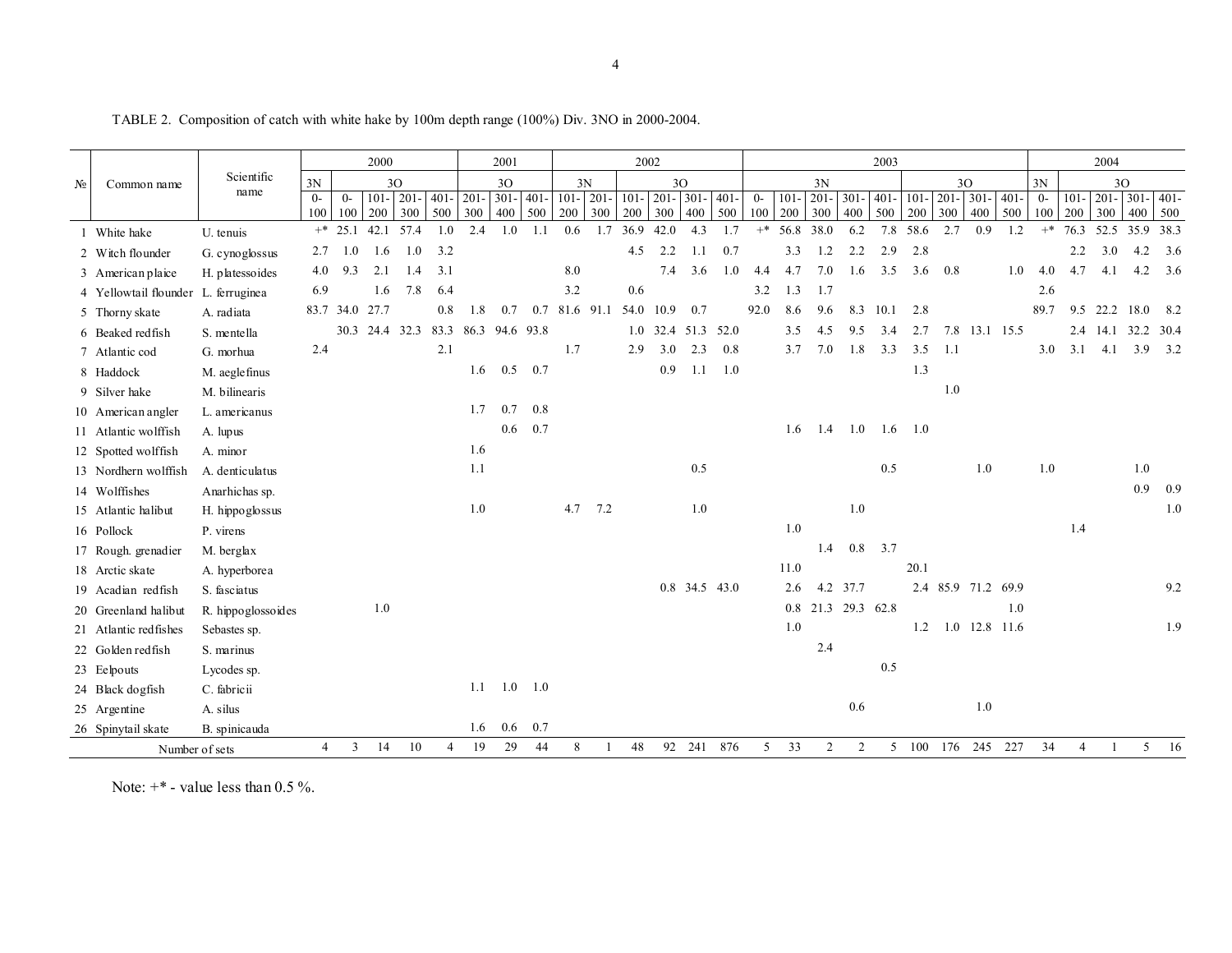

Fig.1. Distribution of white hake catches in 2000-2004.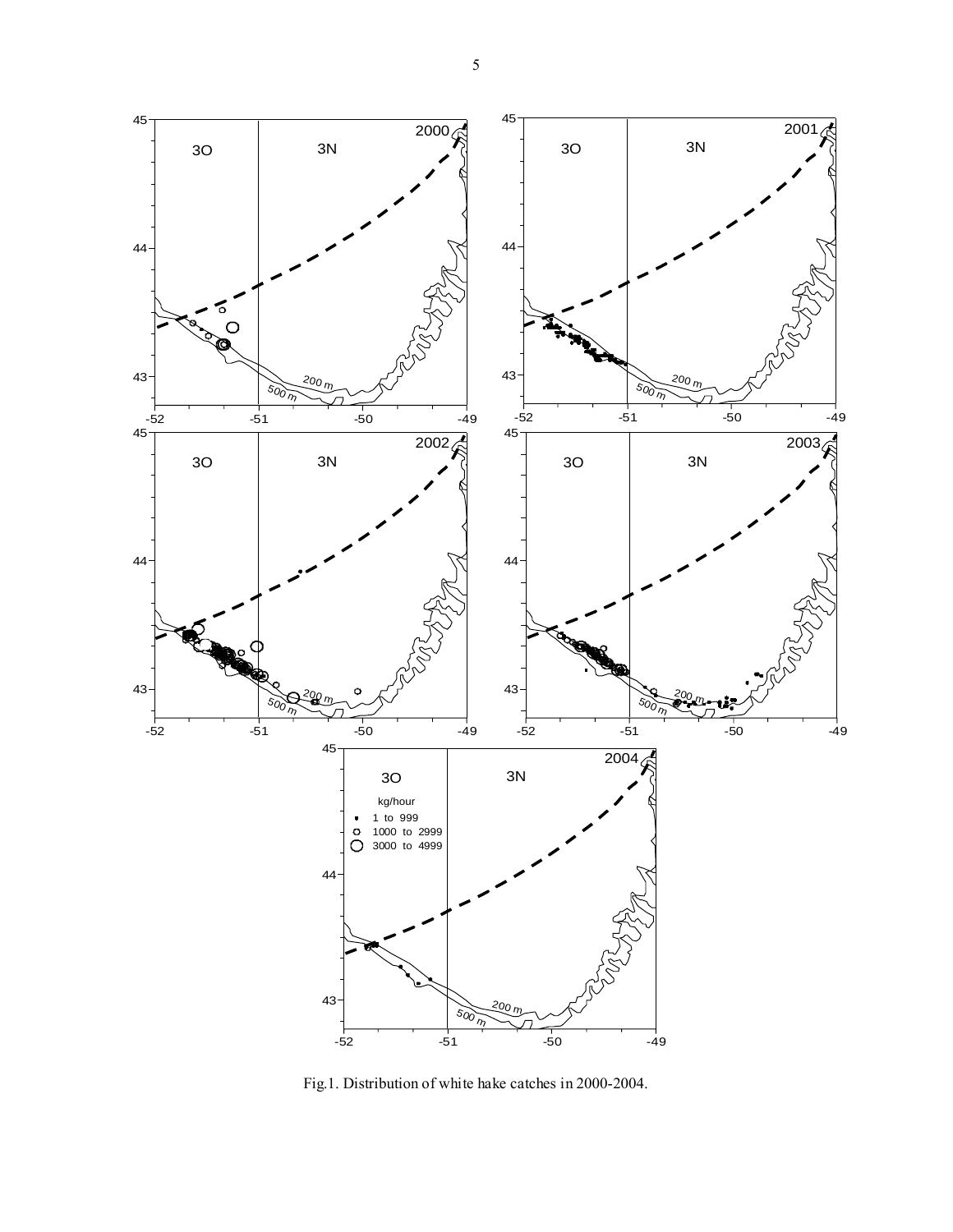

Fig.2 White hake catch composition in Div. 3NO in 2000-2004.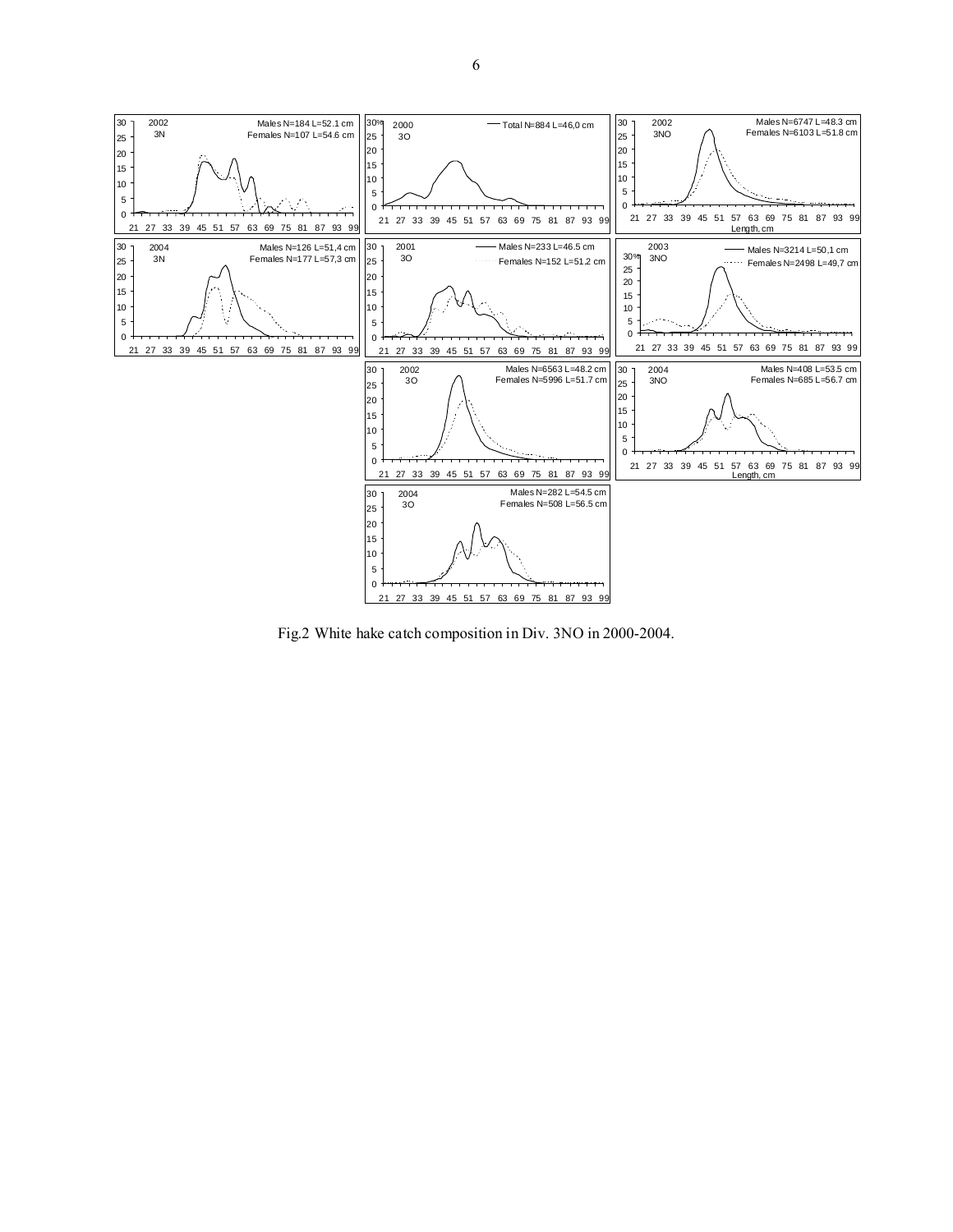

Fig.3. Maturity ogives of white hake in Div. 3О in 2000-2004.